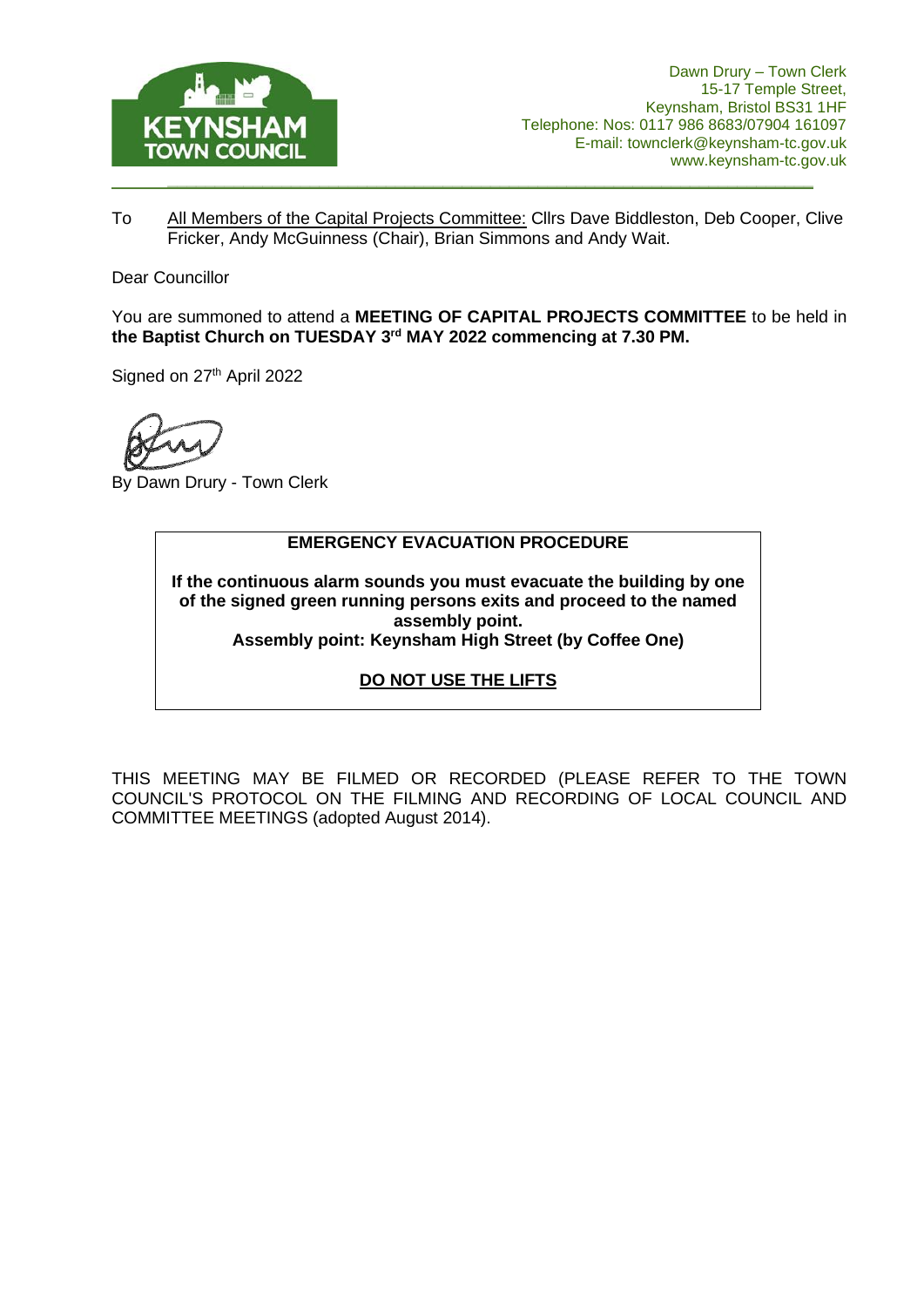# CAPITAL PROJECTS COMMITTEE AGENDA 3rd MAY 2022

## 1. APOLOGIES FOR ABSENCE

RECOMMENDATION: To receive apologies for absence.

## 2. DECLARATIONS OF INTEREST

To receive any Declarations of Interest under Keynsham Town Council's Code of Conduct (adopted on  $16<sup>th</sup>$  April 2019) issued in accordance with the Localism Act 2011 and The Relevant Authorities (Disclosable Pecuniary Interests) Regulations 2012, SI No. 1464 and as per Standing Order 3(v).

### 3. DISPENSATIONS

In accordance with Standing Order 13, to consider any requests for dispensations (for disclosable pecuniary interests) prior to the item (s) being discussed, that Members may only become aware of during the meeting itself and to receive any disclosures of decisions as per item 7 of Keynsham Town Council's Dispensations Policy and Procedure Guide.

## 4. RECORD OF PREVIOUS MEETINGS

#### *RECOMMENDED:*

(i) That the Minutes of the Capital Projects Committee meeting held on  $10^{th}$  March 2022 (previously circulated) be confirmed as a true record and signed by the Chairman.

## 5. PUBLIC PARTICIPATION

(a) In accordance with Standing Order 3(e), Members of the Public will have the opportunity to ask the Chairman any question concerning, or make observations upon, the business of the Council, at the start of the meeting, provided notice of the question along with the name and address of the member of public has been given to the Town Clerk at least four clear days before the meeting where possible, and in any case to the Chairman before the meeting. This also applies to all Committees of the Council.

#### RECOMMENDATION

That the Chairman respond to any questions/observations. If the matter is not already tabled on the Agenda, the Council may move a motion to refer the matter to be itemised on the agenda of a successive meeting, but it cannot make any decisions on any matters raised at this meeting unless considered under a further item on this particular Agenda.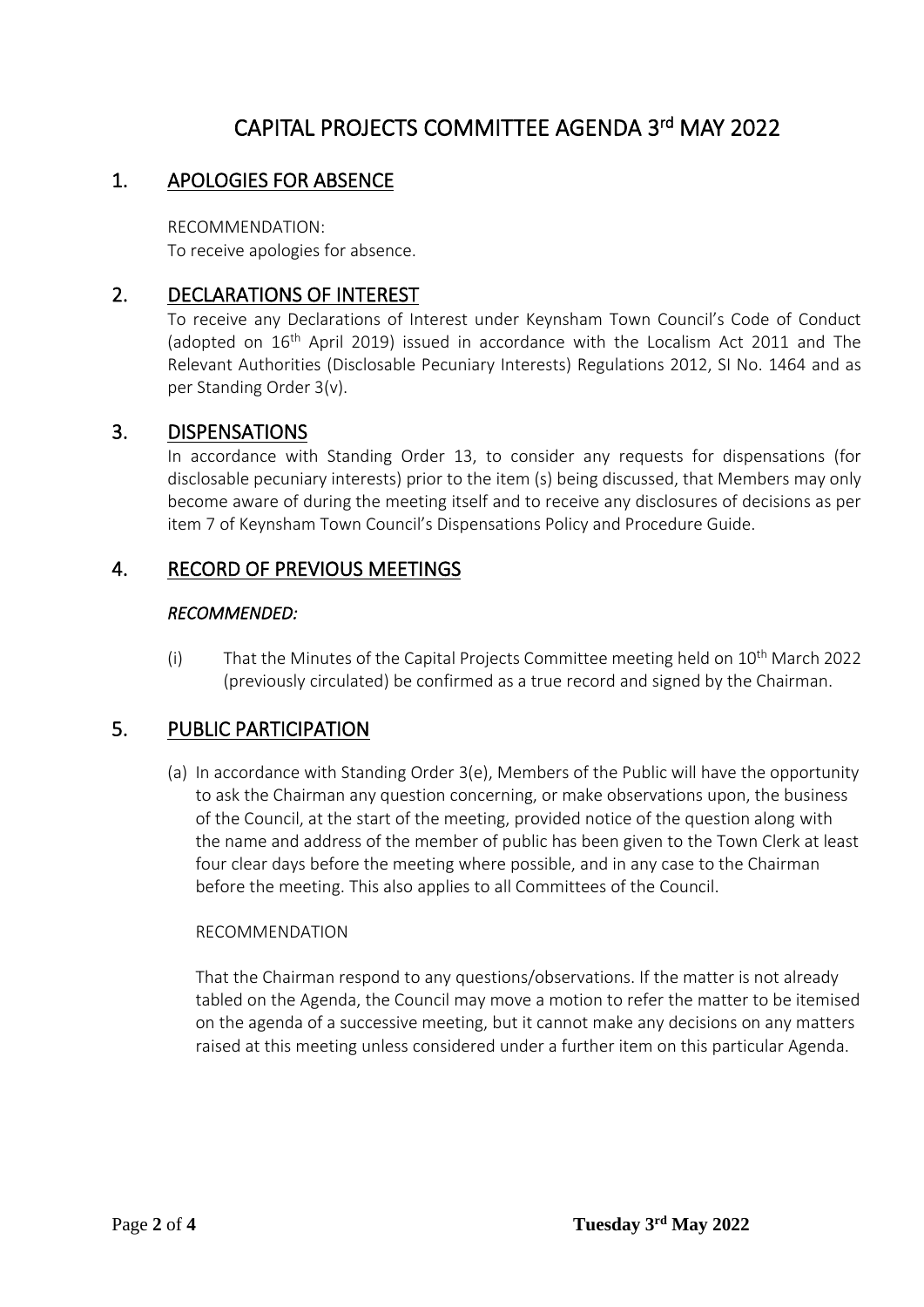## 6. COMMUNITY ASSET TRANSFERS, LEASES AND OUTRIGHT PURCHASES OF **ASSETS**

An update has been requested for B&NES Community Engagement Team in respect of the matter of Community Asset Transfers of The Paddock and Fox and Hounds Lane Conservation area. The outcome of this request will be reported at the next Capital Projects Committee meeting.

*RECOMMENDED: To receive and note the above information.* 

## 7. UPDATE ON CAPITAL PROJECTS

## a) Keynsham Cemetery

The Quinquennial Survey from Bath Conservation Architects is imminent, and this will be distributed prior to the meeting, if received in time, if not the report will be reviewed at the next meeting of this Committee.

### *RECOMMENDED:*

*To receive and note the above information.*

## b) Manor Road Pavilion

## *RECOMMENDED:*

*To receive a verbal update in respect of the next steps for the above project.* 

## 8. DATE OF NEXT MEETING

To be arranged.

## 9. EXCLUSION OF PRESS AND PUBLIC

#### *RECOMMENDED:*

*In accordance with Standing Order 3(d) to RESOLVE that pursuant to the provision of the Public Bodies (Admission to Meetings) Act 1960, the press and public be excluded from the meeting for the following items of business by reason of the confidential nature of business to be transacted. Item 10 - to progress sensitive issues*.

### 10. OFFICE MOVE (CONFIDENTIAL – HARD COPY REPORTS WILL BE AVAILABLE AT THE MEETING)

## *RECOMMENDED:*

*(i) To receive and note the report in respect of the above project.*